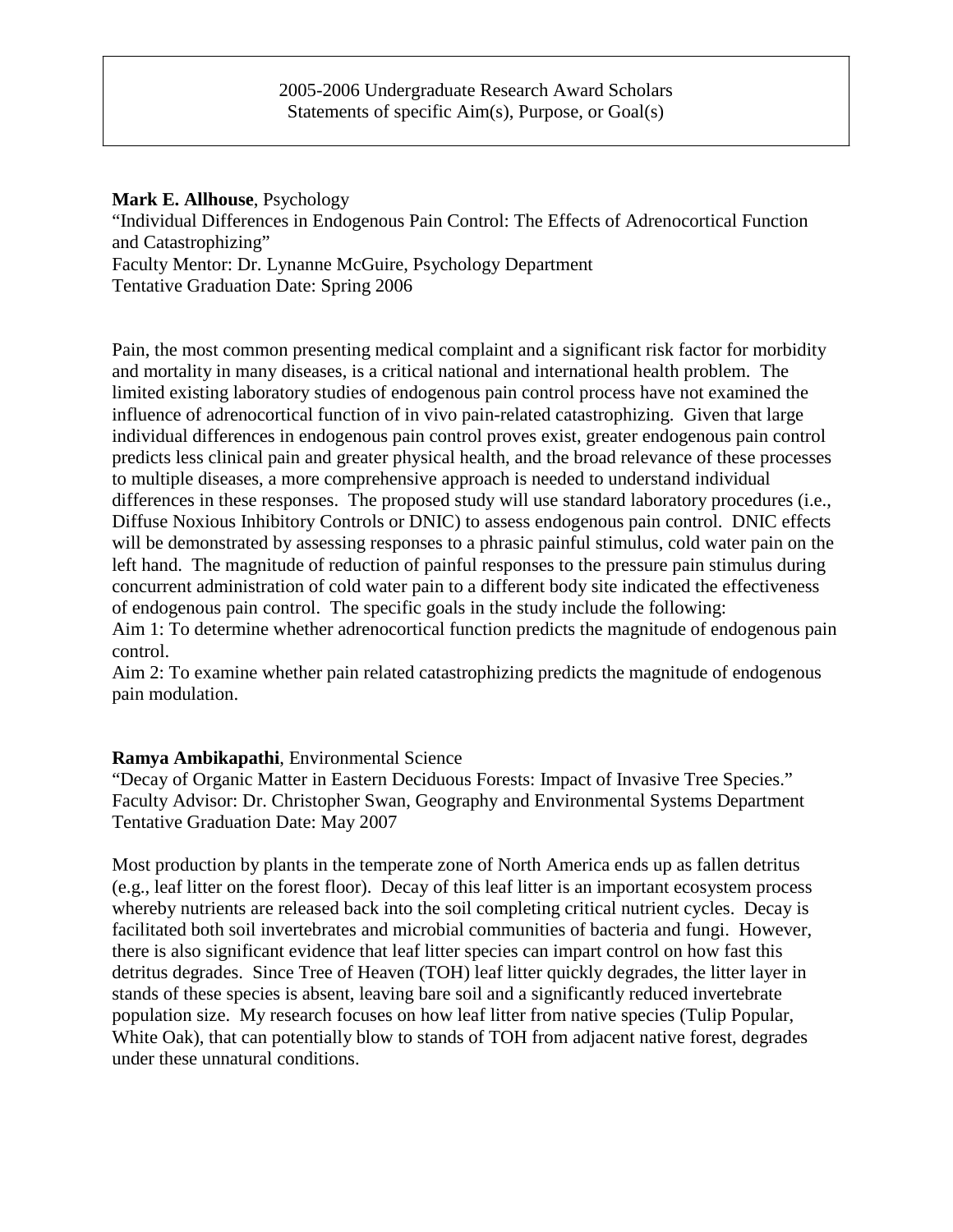**Joseph Castellano**, Biochemistry and Molecular Biology "Analysis of the Effect on the Mutation of the Chloride Binding Site on Constitutive Activation in Mammalian visual cone Opsins" Faculty Mentor: Dr. Phyllis Robinson, Department of Biological Sciences Tentative Graduation Date: Spring 2006

The aim of this project is to analyze the effect of mutating the chloride-binding site in the human visual green cone opsin in order to analyze the effect on constitutive activation of the G protein transducin. The work will aid in characterizing the role of the chloride-binding site in mediating salt-bridge interactions in visual cone opsins, helping the scientific community further understand the nature of molecular interactions in visual pathways. If mutating the chloridebinding site via site directed mutagenesis of H181 to A181 is observed to cause this constitutive tranducin activation, this work will further establish that more than one amino acid is involved in regulating the interaction of the salt-bridge with tranducin in activation of the phototransduction cascade.

## **Koriand'r Conyers**, Biology

"Analysis of Hsp70A Distribution at a Key Stage in Volvox Embryogenesis" Faculty Mentor: Dr. Stephen Miller, Biological Sciences Department Tentative Graduation date: Spring 2006

The goal of this work is to generate a transgenic strain of green alga *Volvex carteri* that express a version of Hsp70A protein that can be visualized with living cells, and then use it to determine how the distribution of the protein changes key stages of development. Hsp70A is required in *V*. *carteri* for special cell divisions called asymmetric divisions that reproduce large and small daughter cells. Asymmetric divisions occur only at the hop half of *V. carteri* embryos, beginning at the 32-64 cell stage, and produce large cells there that go on to become reproductive cells called gonidia; only small cells are produced in the bottom half of the embryo, and all of these cells become non-reproductive cells called somatic cells. Hsp70A is equally distributed throughout the embryo through the 16-cell stage of embryogenesis, but sometime between the 16 and the 32 cell stages it becomes much more abundant in the top of the embryo. The two best hypotheses to explain this phenomenon are that 1) Hsp70A protein is preferentially distributed into the anterior of cells during transition from the 16 cells stage to the 32-cell stage, such that the posterior cells receive less of it from the dividing cell, or the 2) tHsp70A protein is equally distributed during that cell division, but is rapidly destroyed in the posterior half of the embryo. The goal of this work is to distinguish between these 2 mechanisms, or possibly to uncover an alternate mechanism.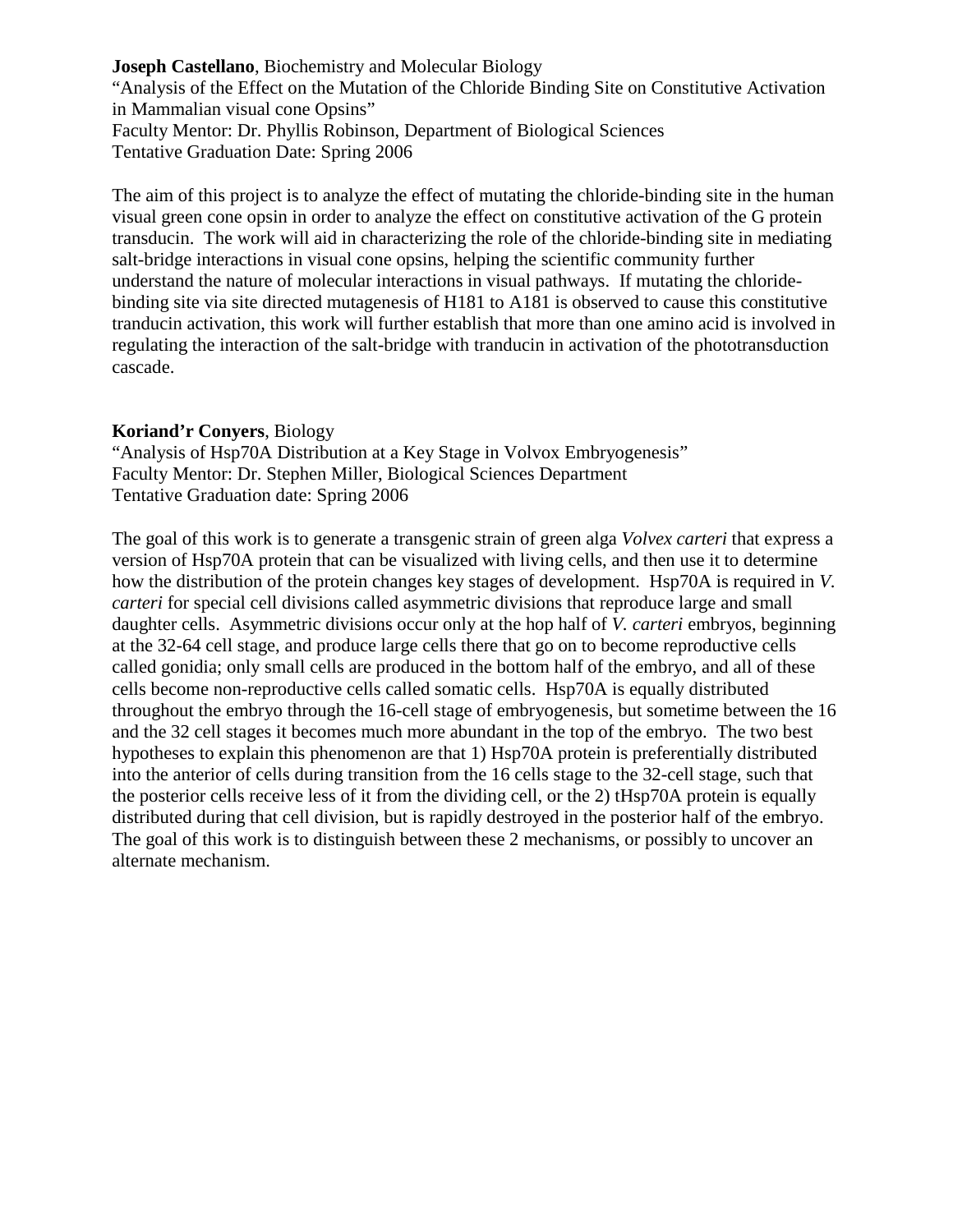#### **Jenifer Dobbins**, Dance

"Study and Re-Interpretation of Limon Dance Technique" Faculty Mentor: Professor Doug Hamby, Dance Department Tentative Graduation Date: Spring 2006

To create an original choreographic work and teach a master class for the UMBC Dance Department that confers the principles of dance technique, performance quality, and dance composition methods unique to the Limon Dance Company.

#### **Kirsten Ederer**, English

"The Portrayal of Women in William Blake's Prophetic Poetry" Faculty Mentor: Dr. James McKusick, Director of the Honors College, Professor of English Tentative Graduation Date: Spring 2006

The goal of this research is to produce a thesis paper which will explore the development and portrayal of female characters in William Blake's poetry through textual analysis. By analyzing how and why Blake's female characters change, this research will seek to understand the conflict in gender ideology which is expressed within Blake's mythology.

## **Christina Finn**, Music

"The Art of Auditioning" Faculty Mentor: Professor David Smith, Music Department Tentative Graduation Date: Spring 2007

With the Undergraduate Research Award, I plan to continue conducting my personal investigation in the field of classical (operatic) vocal studies. This time, my project will not only involve the continual learning of my art form, but also geared towards the business side of the career of the opera singer, as I research auditioning: methods, expectations, how to prepare for auditions for an opera company, and other aspects of the art of auditioning. While participating in a different highly-acclaimed program this coming summer, at the International Lyric Academy in Rome, I will receive top-notch instruction from the best vocal instructors and performers in the world, continue to study and grow vocally and in my knowledge of opera (with private lessons and coachings and by participating In full opera performances and solo concerts), and garner as much information as possible about the opera business from that faculty of the school. With the skills and knowledge that I learn, I prepare for and actually audition for apprentice programs at three major American opera companies in the fall (St, Louis, Des Moines, and Opera North), share my knowledge (as well as a song or two) with the UMBC community at URCAD, and use my research to help my career (as well as share my research with other aspiring to the same profession).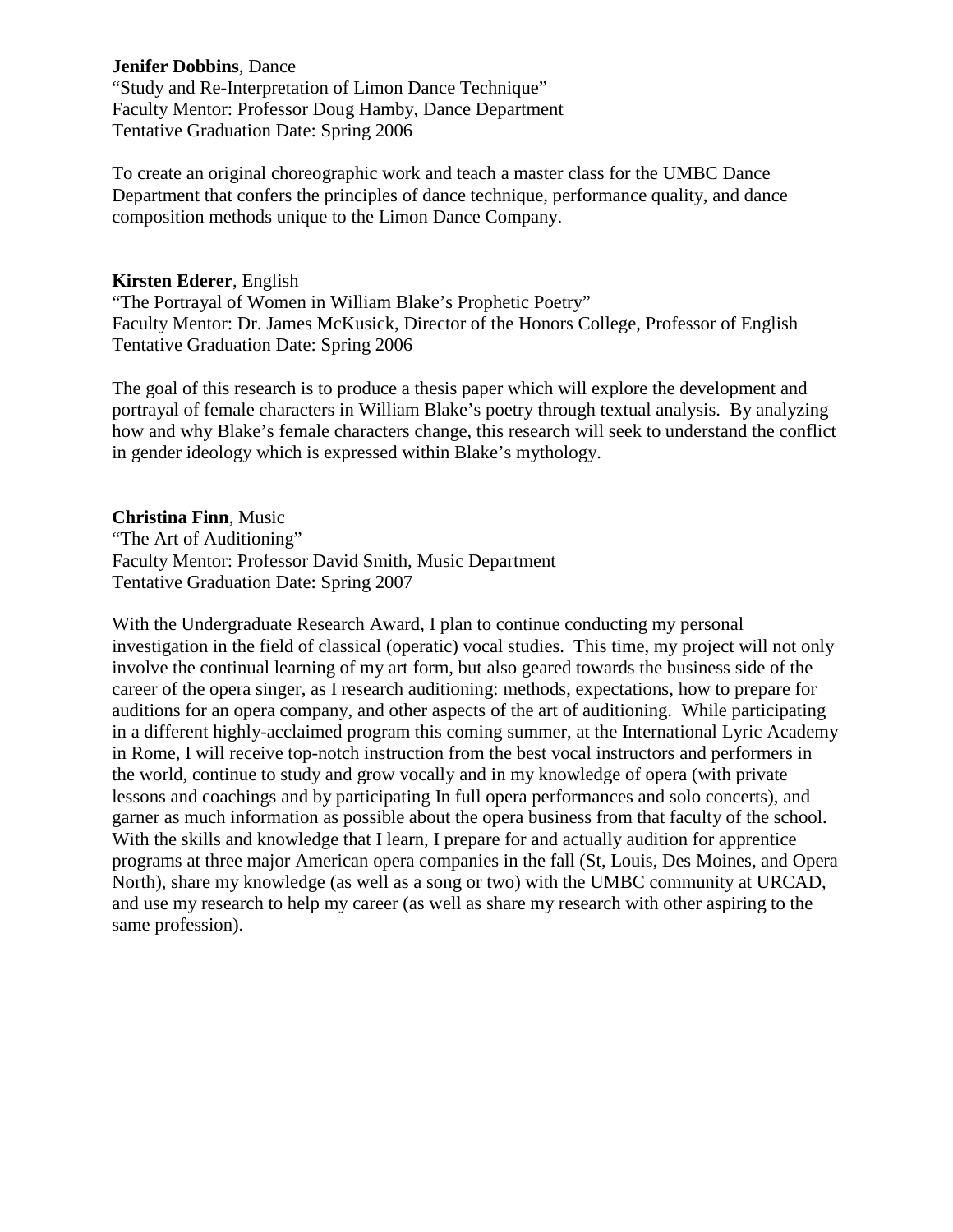**Jack Hamlett**, Chemistry "The Development of the Non-Pedal Steel Guitar" Faculty Mentor: Dr. Joseph Morin, Music Department Tentative Graduation Date: Fall 2005

The objective of this project is the investigation of the development of the non-pedal steel guitar in Country and Western music since 1925. This project intends to pursue the following goals: (1) produce a paper detailing the historical development of the non-pedal steel guitar in Country and Western music since 1925, (2) prepare a compact disc anthology including significant original recordings and new recordings illustrating the playing styles and tunings utilized in the development of the non-pedal steel, and (3) produce a published work combining the paper and the CD anthology to advance the knowledge of the development of this instrument.

**Emily Hauver**, Art History and Photography "The Photography of Jaromir Stephany: A History, Analysis and Retrospective" Faculty Mentor: Dr. Preminda Jacob, Visual Arts Department Tentative Graduation Date: June 2006

I have several goals for my research project, The Photography of Jaromir Stephany. First, I want to conduct and record interviews with photographer Jaromir Stephany, to document the immensely rich oral history of an accomplished and well-connected artist. I will also conduct research to aide in an analysis of the work of Mr. Stephany, addressing such issues as stylistic changes and developments while also examining the artist's place in the history of American photography. Lastly, I will curate a small exhibit of Mr. Stephany's artwork based on the aforementioned research and analysis.

## **Brian Krummel**, Mathematics

"The Analysis of Curvatures of Discrete Surfaces with Boundary" Faculty Mentor: Dr. John Zweck, Mathematics Department Tentative Graduation Date: Spring 2006

The purpose of my project is to develop a theory for computing the curvature of surfaces with boundaries. A computer stores information about the shape of a surface by storing a finite collection of points on the surface. Then the computer algorithms work with a surface called a triangulated mesh which approximates the original surface and is formed as a union of triangles whose vertices are the points stored in the computer. To compute the curvature of a surface with a computer, it is desirable to have a notion of curvature for triangulated meshes and to know how well the curvature of a triangulated mesh approximates that curvature of the original surface. There currently exists a rich theory concerning the curvature of triangulated meshes; however, this theory assumes that the surfaces involved do not have a boundary. When working with surfaces with boundaries, researchers typically ignore data on the boundary; however this practice is not theoretically sound. My goal is to generalize the existing theory of the curvatures of triangulated meshes to the case of surfaces with boundaries. In particular, I intend to formulate a concrete theory that can be understood and used by other researchers. I will also determine an error estimate for how well the curvature of triangulated meshes with boundary approximates the curvature of the original surface with boundary.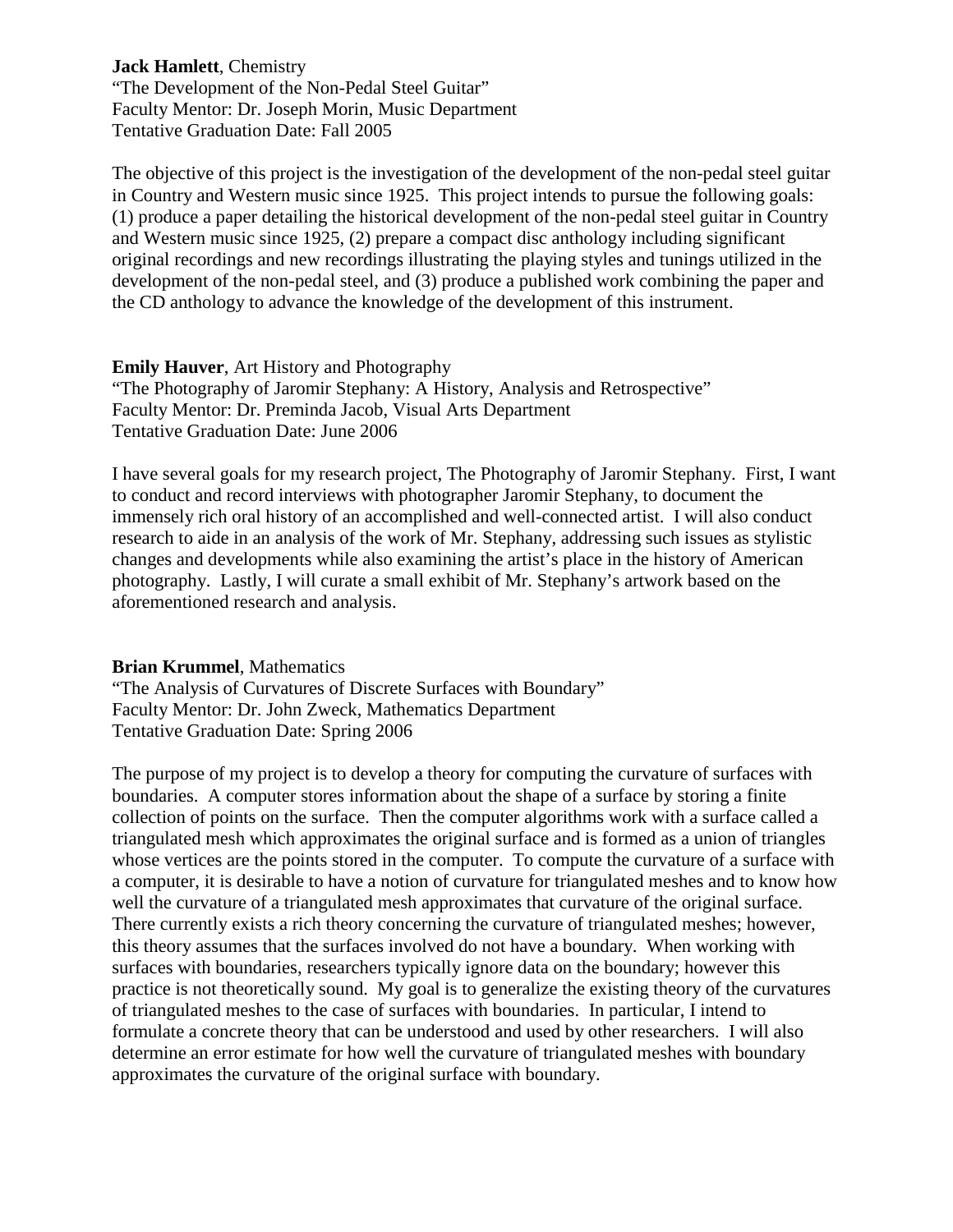#### **Katie Laskowski**, Biology

"Does Host Specificity of Parasitoid Wasps Influence the Evolution of Breeding Phenologies?" Faculty Mentor: Dr. Jeff Leips, Biological Sciences Department Tentative Graduation Date: Spring 2006

The purpose of my research is to investigate the factors causing differences in the breeding phenologies of two species of parasitoid wasps, *Leptopilina sp.* and *Aspilota sp.* I will test two hypotheses. The first hypothesis is that each species of wasps specializes on a specific host species and the breeding phenologies of the wasps follow that of the optimal host species. I will also test the hypothesis that the different phenologies are caused by competitive exclusion of one wasp over the other.

Due to the ease of manipulating the system, the parasitoid-frit fly relationship is an excellent system for studying predator-prey interactions. This work will provide insight into the importance of both prey and predator distribution and abundance in any community.

**Jacqueline Little**, INDS: Women's Studies "An Intimate Relationship: Women and Body Hair" Faculty Mentor: Dr. Jodi Kelber-Kaye, Women's Studies Tentative Graduation Date: Spring 2006

I intend to complete a research paper and final film project that discuss the history, theory, and relationship between women (age 18-26) and body hair. The final video will serve bother to document my interviews with young women concerning their relationship with their body hair, and provide a more accessible medium by which to present my research. The intent of the film is to give the female viewers a means by which to relate their individual experiences to those of other women, and to supplement their own understandings of a woman's relationship with body hair with the multiple and diverse viewpoints of their peers. Finally the video, by virtue of its medium, will attempt to "connect" with the viewer in any way that a traditional research paper is incapable of. In my research I will consider the removal of women's body hair with respect to financial costs, influences of marketing, beauty standards, ethnicity, racial makeup, and background. The research will integrate women's experiences and feminist theories while providing a historical framework from which to evaluate and discuss women's choices regarding body hair within the schemata of beauty standards and how those standards define femininity. Analysis will focus on the cyclical nature by which marketing and culture influence choices and how, in turn those choices influence particular products, norms, and societal expectations. The research will further demonstrate the advantageous partnership of theory and women's experiences.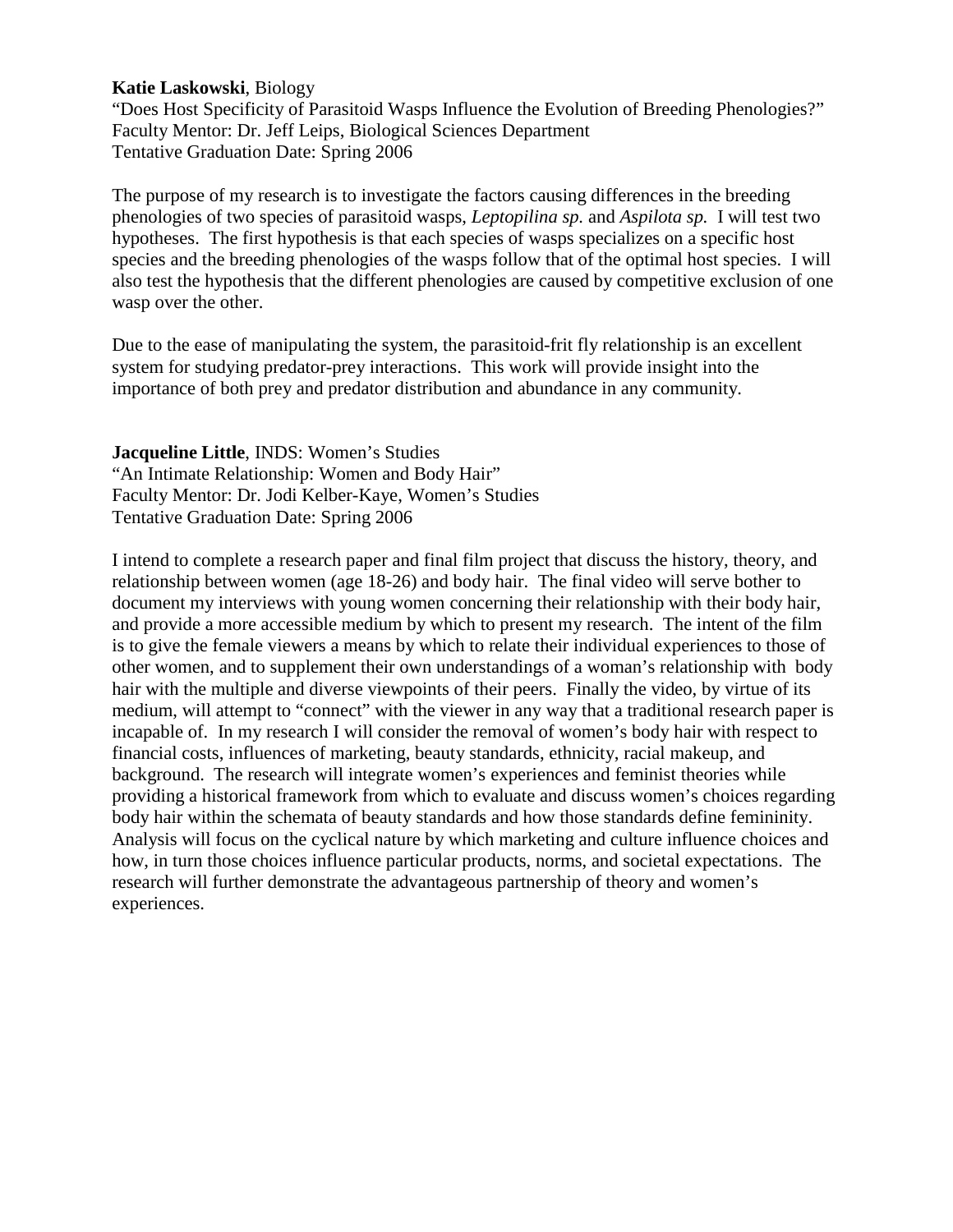## **Theresa Lopez**, Philosophy, Biology

"Act-Focused Ethical Theory and its Application to the Treatment of Animals" Faculty Mentor: Dr. Susan Dwyer, Philosophy Department Tentative Graduation Date: Winter 2005

To address the question of the moral status of animals by researching what we known about animal intelligence and using that data together with a pluralistic ethical theory to form conclusions about the treatment of animals. My hypothesis is that traditional ethical theories are inadequate to the task of assessing the moral status of animals, in particular, in light of growing knowledge about animal intelligence. In my research, I hope to verify the truth about this hypothesis and propose an application of a pluralistic ethical theory; one that combines different aspects of traditional theoretical approaches to form a moderate and comprehensive theory. Support for the complexity of animal intelligence will be drawn from psychological and biological sources. Using this information, an account of what considerations humans ought to take with regard to animals will be developed under the pluralistic ethical theory formulation developed by Thomas Nagel. Following the application of Nagel's theory to the case of animals will be a discussion of the implications of this view. I think a new ethical evaluation of the moral status of animals is important given the various ways humans interact with animals today, for example in medical research, agriculture, and entertainment. The development of this theory will, I hope, shed light on how we may judge when it is permissible to use animals for human purposes and what factors we ought to consider in making such judgments.

#### **Matthew Metzger**, Theatre

"New Approaches to Acting Techniques" Faculty Mentor: Professor Wendy Salkind, Theatre Tentative Graduation Date: Fall 2007

As a participant in the BFA Acting program here at UMBC, I am always searching for ways to further my knowledge of acting training, which is my primary goal in pursuing this research. I hope to apply training in specific advanced performance techniques to my work, which I will learn at one of two summer programs: American Conservatory Theatre (ACT), San Francisco or The Chautauqua Theatre Company, Chautauqua, New York. In either of these training programs, I will be exposed to acting techniques not offered in my study at UMBC. The program at Chautauqua offers training in mask work, which is working with facemasks to develop characters, and I have never had the pleasure of working with masks before. At the American Conservatory Theatre they offer clowning, which allows one to become physically free and to work with a sense of play, which is so important to actors. These programs will allow me to learn new things about my craft that I will be able to share with my fellow students and professors.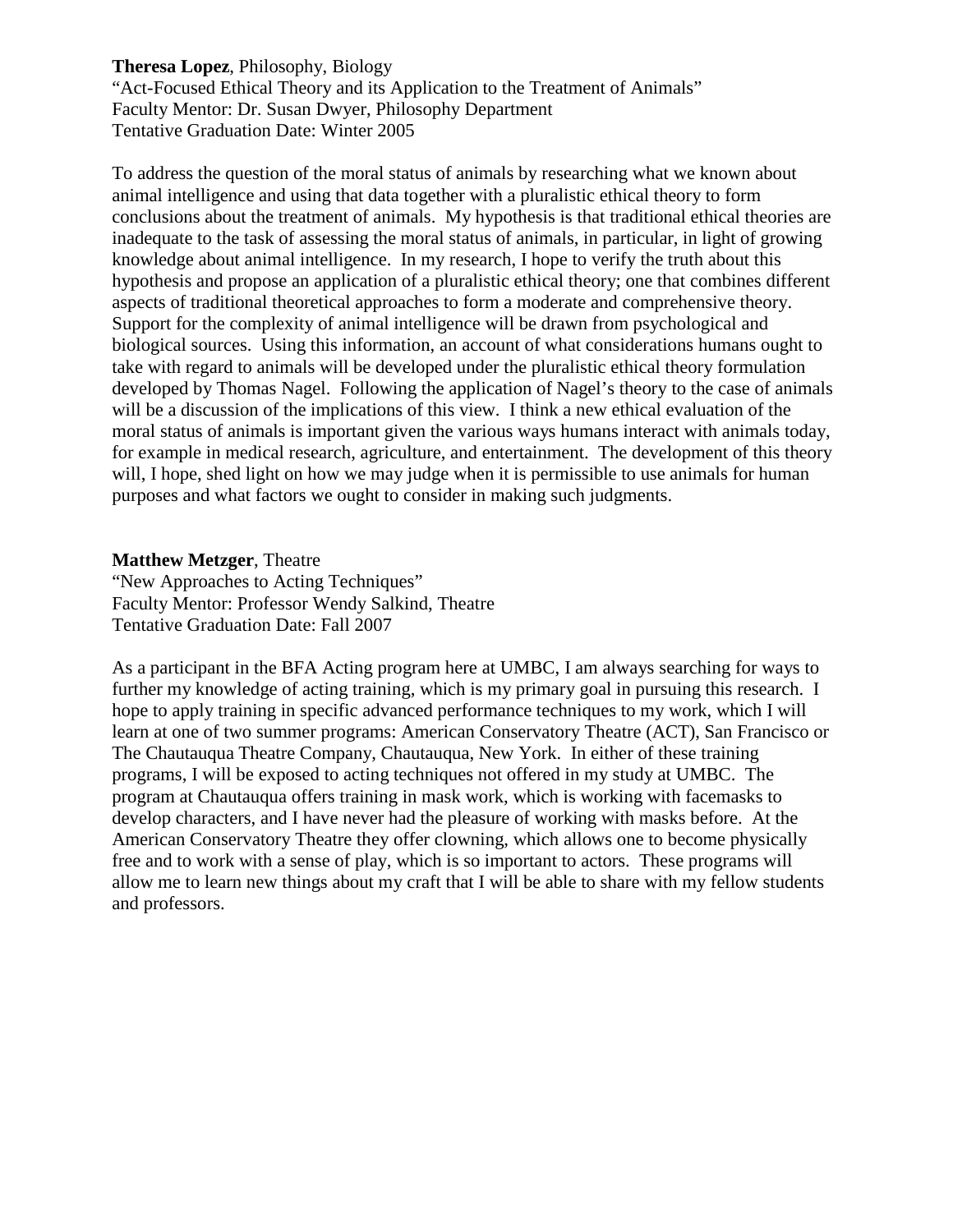# **Asynith Palmer**, English, French

"Faulkner's French Appeal: An Investigation of William Faulkner's Popularity in France during the 1930's through the 1950's" Faculty Mentor: Dr. Christoph Irmsher, English, American Studies Tentative Graduation Date: Spring 2006

I will write a 40 to 60 page analytic paper that examines William Faulkner's popularity among French writer and philosophers in the 1930's through the 1950's. I will explore the reasons why the French were drawn to Faulkner's work, while at the same time he lacked appeal in his own country and the rest of Europe. In addition, I will research who Faulkner appealed to in France and when and why he attracted this readership. I will also explore the possibility that Faulkner was re-engineered by translations; for examples, was the Faulkner translated into French the same Faulkner of his American Stories?

My paper will provide historical, social, and philosophical explanations for the positive reception of Faulkner's novels and short stories in France. I will investigate similar histories and perspectives of both France and the American South, such as a shared "remembrance of things past;" a sense of loss, defeat, and being unable to move forward; a dismay over dismantled social structures after their wars; and an unease with the changes wrought by the modern era. In addition I will look at the impact of racism, domination, and marginalization on both colonized and colonizer (French Imperialism, e.g. Algeria) and its parallels with Southern black/white relations in Faulkner. I will also examine how Faulkner's themes of memory, time, action, and inaction intrigued French Philosophers like Sartre.

**Amarilis Sarango**, Visual and Performing Arts "Reflection" Faculty Mentor: Vin Grabill, Visual Arts Tentative Graduation Date: Spring 2006

My goal is to create a video/film collage that will reflect my artistic visions of combining several disciplines of the arts. It will be a development of my senior capstone project which will reflect the creative aspects of my interest in combining the fields of Film/Video, Graphic Design, and Dance under the Visual and Performing Arts- Interdisciplinary Studies Program. After extensive research and experimentation, the final product will be screened by a vast audience.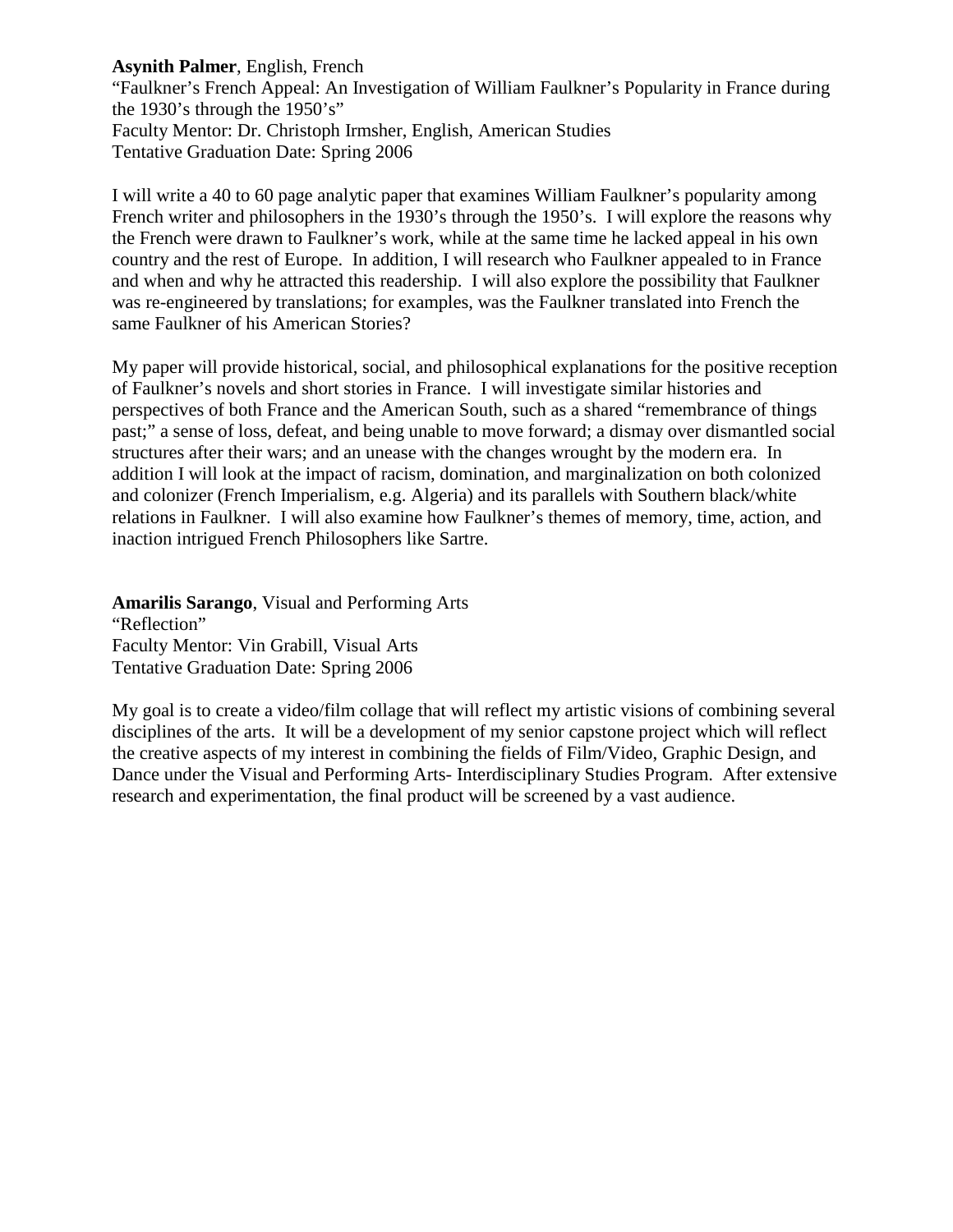# **Vlad Seghete**, Computer Engineering

"Solitary Waves in Birefringent Optical Fibers from a Dynamical Systems Perspective" Faculty Mentor: Dr. Curtis Menyuk, Computer Science and Electrical Engineering Department Tentative Graduation Date: Spring 2007

To study the existence and behavior of solitary waves in birefringent optical fibers, using the Coupled Nonlinear Schödinger Equations to model the bifringent medium. The goal is to understand how solitary waves exist among oscillatory waves for several cases of birefringence, and to correlate numerical results with previous analytical results. If the existence of new types of solutions is observed, I will try and prove this analytically.

# **Rachele Sills**, Music

"Further Investigation of Violin Playing" Faculty Mentor: Dr. Airi Yoshioka, Music Department Tentative Graduation Date: 2007

Music has a language all its own and this is why music is so important to me. It gives me a unique way to express myself. As a Violin Performance major, it is expected to improve your musicality and technique. Additionally, improving my technique will allow my performance to be more enjoyable to others. As an aspiring musician, attending summer music programs is necessary and expected to better oneself as a musician and a teacher. Last year my goals were grounded in improving myself as a teacher, but this year my goal includes all of that as well as improving myself as a leader. My goal is to attend a prestigious summer program for the purpose of enhancing my musical technique and to take what I have learned and incorporate it into my academic and musical life at UMBC I am applying to Aspen Music Festival (Colorado), Meadowmount School of Music (upstate New York), Encore School for Strings (Cleveland, Ohio), Musicorda (Massachusetts), Colorado College Summer Program (Colorado). Attendance at any one of these schools would help to further my education as a musician and will help to prepare me for graduate school. Also attending these schools will help to further my musical development as a musician and as a teacher.

# **Elena Spieker**, Psychology

"A Controlled Evaluation of Dietary and Environmental Influences on Satiety in an Animal Model" Faculty Mentor: Zoe Warwick, Psychology Tentative Graduation Date: Spring 2006

The purpose of this research is to scientifically evaluate dietary and environmental influences on satiety using an animal model. The proposed studies are an extension of ongoing research I am currently conducting in Dr. Warwick's lab. Findings to date, which have been submitted for presentation at URCAD 2005, demonstrate that fat calories produce less satiety (reduced desire to eat, or "fullness") than carbohydrate calories, and environmental signal of impending calories enhances their satiating effect. Studies that would be funded by the URA would clarify the role of taste sensations and food volume on satiety. It is hoped that results from these studies will suggest dietary modification for individuals who wish to control or reduce their total food intake by enhancing satiety.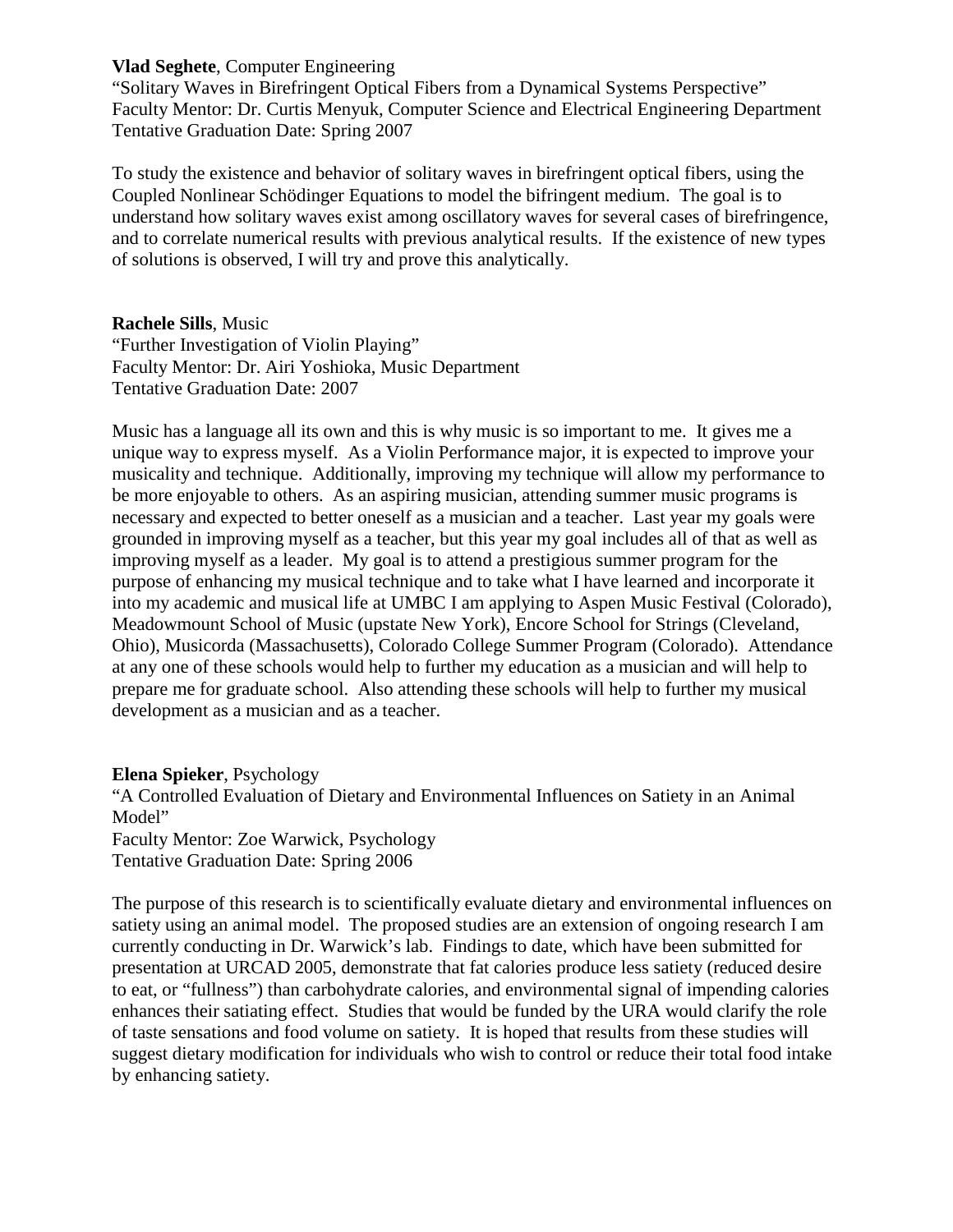**Steven Stone**, Chemistry "Synthesis of trans-bis-(1-imino-1-methoxyethane) dichoroplatimum (II), for use in Nucleic Acids-Protein Crosslinking" Faculty Mentor: Dr. Daniele Fabris, Chemistry and Biochemistry Department Tentative Graduation Date: Spring 2006

The goal of this project is to complete the synthesis of a series of platinum-imino ether complexes to be employed as structural probes in the investigation of protein-nucleic acid complexes. These compounds are crucial for the implementation of a novel strategy for structural investigation of biomolecules based on chemical probing and Electrospray Ionization Fourier Transform Mass Spectrometer (ESI-FTMS).

## **Linda Thompson**, Chemistry

"Change Carbon Hybridization under Mechanical Stress" Faculty Mentor: Dr. Lazlo Takacs, Physics Tentative Graduation Date: Spring 2007

The aim of this project is to investigate the chemistry of the reaction which takes place when an organic solvent is subjected to mechanical impact. This includes identifying both the products of the reaction and which organic solvent forms the best hard coating on the surface of the milling apparatus, and investigating whether this method is safe and cost effective to be scaled up to a large operation.

## **Ian Tracy**, Biology

"Defining Species Limits Through Color: Analysis of the Orchard Oriole Complex" Faculty Mentor: Dr. Kevin Omland, Biological Sciences Department Tentative Graduation Date: Fall 2005

My project focuses on using color to define species limits in the Orchard Oriole complex. This group is composed of the Orchard Oriole and the Fuertes's Oriole, which are genetically distinct and have geographically disparate breeding ranges. This is the first study to use quantitative color measurements to help define species boundaries.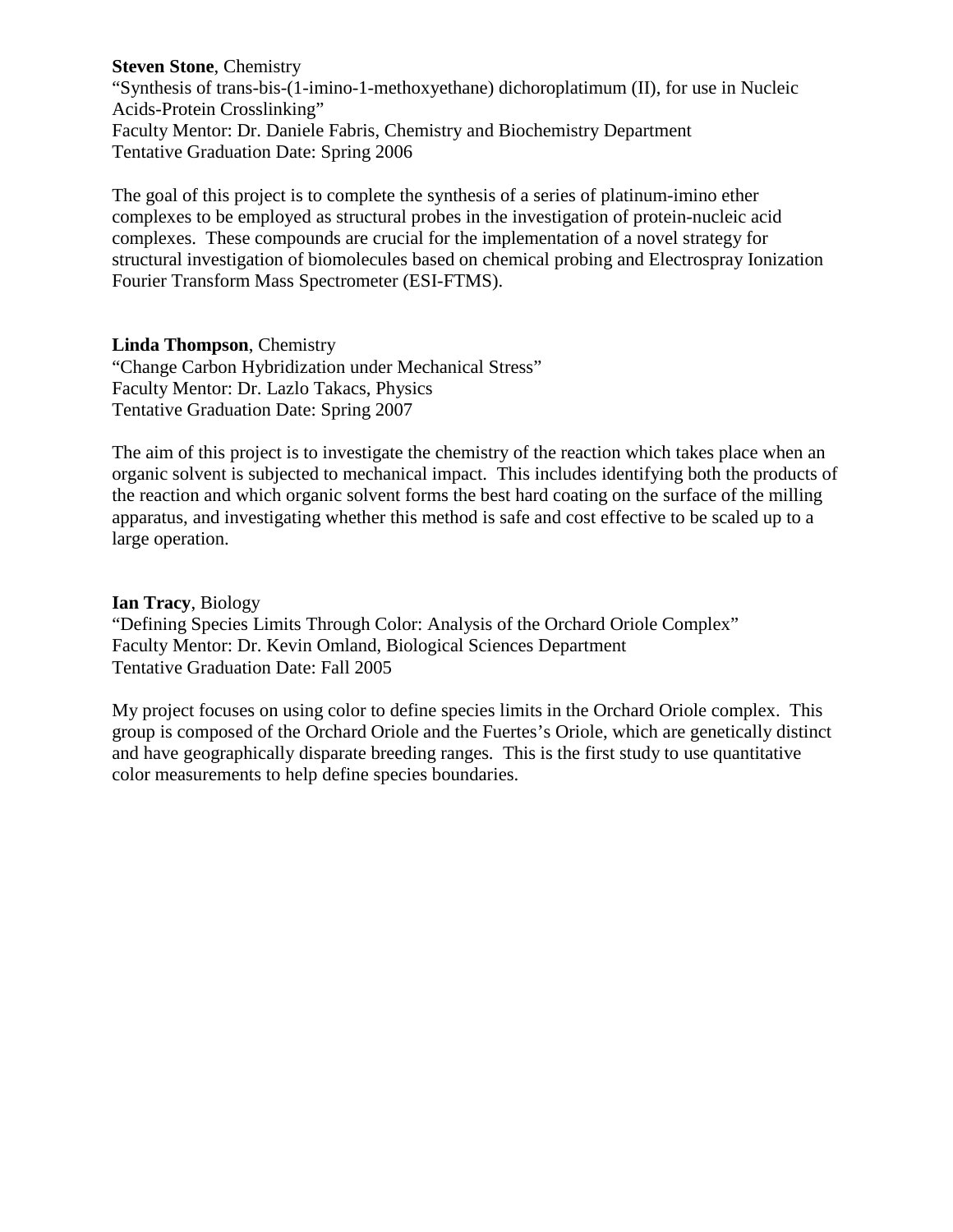# **Sabrina Walborn**, Biology

"Isolation and Characterization of Mutations in the L17A and L17B Ribosomal Genes of *Saccharomyces cerevisiae*" Faculty Mentor: Dr. Janice Zengal, Biological Sciences Tentative Graduation Date: Spring 2007

In all organisms, the ribosome is the essential organelle that synthesizes proteins. This structure consists of two parts, a small and a large subunit, which come together to form the actual ribosome. The organelle's functions are mainly attributed to its ribosomal RNA, but there are proteins in key places of the structure that exhibit functional roles as well. The goal of this study is to examine the role of such a ribosomal protein, L17, whose tentacle lines a portion of the peptide exit tunnel in the ribosome of *Saccharomyces cerevisiae*. Two nearly identical genes, RPL17A and RPL17B, code for the L17 protein. The effect of mutations in these genes will be examined in regards to the corresponding protein's functionality, the ribosome's ability to synthesize proteins, and the organelle's resistance to the antibiotic Erythromycin.

# **S. Andrew Wilson**, Computer Engineering

"Intelligent Ground Vehicle with Effective, Low Cost Obstacle Avoidance System" Faculty Mentor: Dr. David Bourner, Computer Science and Electrical Engineering Department Tentative Graduation Date: Fall 2005

To build an autonomous ground vehicle robot capable of navigating itself through an obstacle course primarily utilizing a low cost stereoscopic camera vision system. The ground vehicle will be entered in the 13<sup>th</sup> Annual "Intelligent Ground Vehicle Competition" hosted by Oakland University in June 2005. The ground vehicle will have to detect and avoid the following barriers: road construction barrels, 5- gallon paint buckets, pot holes, road marker lines.

# **Daniela Zangara**, Visual Arts

"Late Bloomer: Exploring the Potential for Age Acceptance" Faculty Mentor: Calla Thompson, Visual Arts Tentative Graduation Date: Spring 2006

The purpose of this project is to encourage people to realize their own preconceived notions about aging. The efforts of American society to stop the natural aging process are nowhere more evident than in fashion photography. With this in mind, I will create a series of 'fashion images' – ten 16 inch x 20 inch digital photographic images. I will pull some of my inspiration from actual fashion ads; mimicking the poses, compositions, etc., but I will not use anyone under the age of 55 as a model. I will use traditional marketing strategies in my works, such as sex appeal, humor, and the "coolness factor". Since, in modern society, individuals of this age rarely appear beyond ads for denture adhesives, I hope that my project will initiate a dialogue about why people find my images out-of -place. I would like my images to be active in promoting age acceptance.